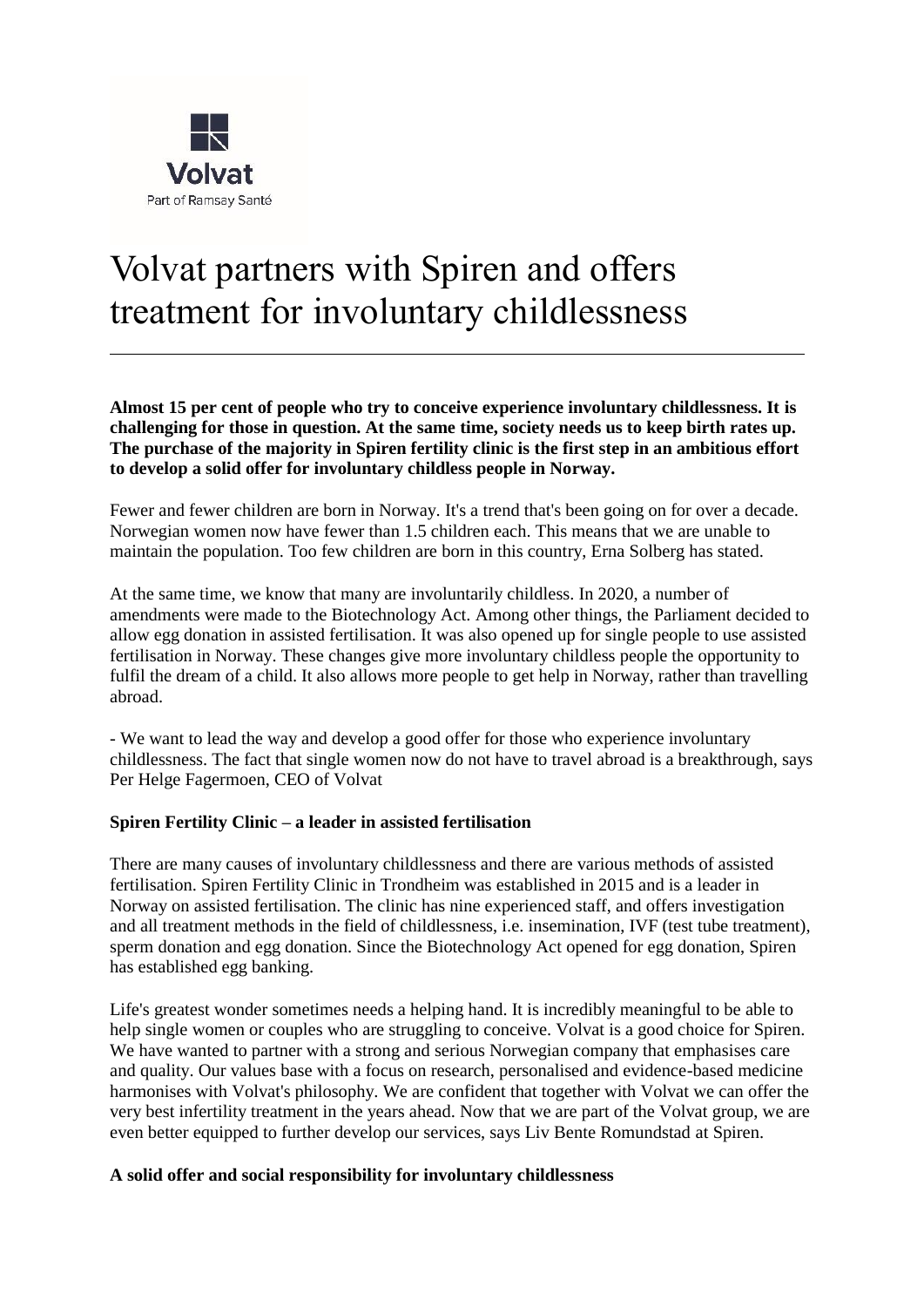

Volvat has long wanted to offer treatment to those who have difficulty having children. The partnership marks the start of an ambitious venture into the future together with Spiren.

- We will offer involuntary childless the best support and treatment they can get. In a broader perspective, this is also about taking social responsibility. We depend on population growth to maintain the Norwegian welfare society. Erna wanted more children. We assume Jonas will too. This is our contribution to this call, says Fagermoen.

Volvat has previously had an offer for involuntary childless people.

- We have considered resuming this offer in the past but have spent time finding the right partner. Now we have found it. We have paid particular attention to the expertise, experience and technology that Spiren has. This gives us a solid basis for moving forward, eventually also in other parts of the country," concludes Fagermoen.

## **Contact**

Per Helge Fagermoen, CEO Volvat Group Phone: 996 90 309 Email: [per.helge.fagermoen@volvat.no](mailto:per.helge.fagermoen@volvat.no)

### **About Volvat Medical Centre AS**

Volvat Medical Centre AS was established in 1985 and is Norway's first privately owned hospital. Today, the Volvat Group is one of the country's leading private health companies for patients across the country.

Volvat has 20 centres located in Oslo, Fredrikstad, Moss, Hamar, Lillehammer, Bergen, Trondheim and Tromsø. The centres have a wide range of medical services ranging from health-promoting and preventive work to treatment and rehabilitation. Volvat has hospital approval in Oslo, Fredrikstad, Bergen, Trondheim and Tromsø.

Volvat is owned by Ramsay Health, which also operates large hospitals and medical centres in Sweden, Denmark, France, the United Kingdom, Italy, Malaysia, Singapore, Indonesia and Australia.

Volvo's quality strategy is based on the group's vision "Always to help", which forms the foundation of the company, rooted in modern medicine and modern management. Volvat is uncompromising when it comes to patient safety, quality of delivery and continuous improvement of all services. Therefore, all clinical departments are ISO-certified according to the quality standard 9001: 2015 and the environmental standard 14001: 2015.

Per Helge Fagermoen is Volvat's Chief Executive Officer.